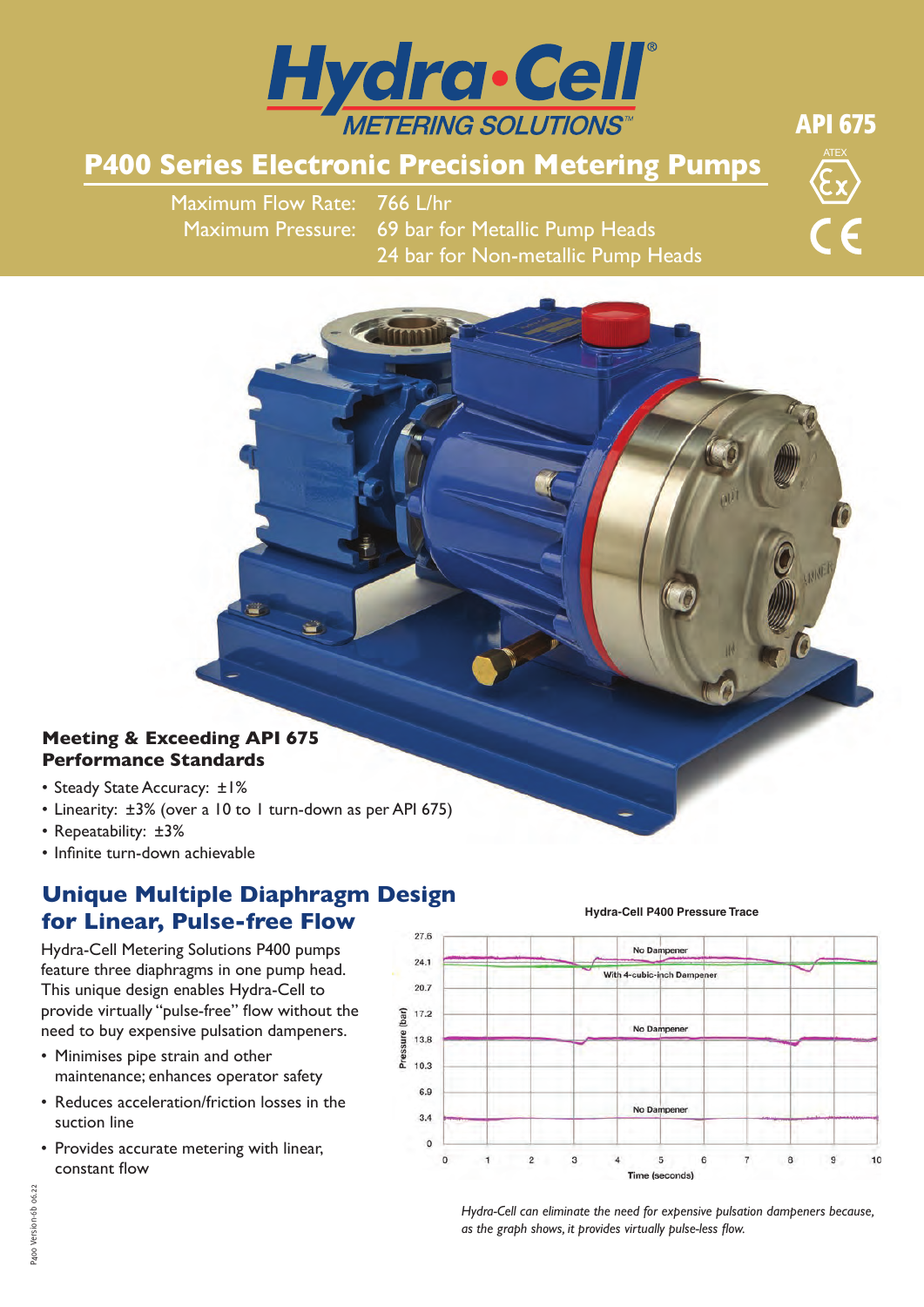

## **Performance - Flow Capacities and Pressure Ratings**

For Synchronous Speed, Self-cooled Motors L/hr Maximum Flow at Designated Pressure

| Bar<br>7 | L/hr Metallic Pump<br>L/hr All Pumps<br>Heads Only<br>34 Bar<br>69 Bar<br>17 Bar |       | Pump<br>RPM | Gear<br>Ratio | Motor<br><b>RPM</b> |      |
|----------|----------------------------------------------------------------------------------|-------|-------------|---------------|---------------------|------|
| 30.4     | 29.3                                                                             | 26.8  | 20.4        | 25            | 60:1                |      |
| 36.8     | 35.6                                                                             | 33.0  | 26.1        | 30            | 50:1                |      |
| 46.2     | 45.1                                                                             | 42.2  | 35.4        | 37.5          | 40:1                |      |
| 62.2     | 60.9                                                                             | 57.7  | 50.3        | 50            | 30:1                |      |
| 75.0     | 73.6                                                                             | 70.1  | 62.3        | 60            | 25:1                | 1500 |
| 94.2     | 92.6                                                                             | 88.8  | 80.3        | 75            | 20:1                |      |
| 126.2    | 124.2                                                                            | 119.9 | 110.2       | 100           | 15:1                |      |
| 190.2    | 187.5                                                                            | 182.0 | 170.1       | 150           | 10:1                |      |
| 254.2    | 250.8                                                                            | 244.2 | 230.0       | 200           | 7.5:1               |      |
| 382.1    | 377.4                                                                            | 368.5 | 349.7       | 300           | 5:1                 |      |
| 510.0    | 503.9                                                                            | 492.8 | 469.5       | 400           | 7.5:1               |      |
| 765.9    | 757.1                                                                            | 741.4 | 709.0       | 600           | 5:1                 | 3000 |

### Required Motor kW



#### **Notes:**

- 1. The motor kW are based on ambient temperature conditions up to 40°C. For ambient temperatures above 40˚C, please contact Wanner International.
- 2. Capacity data is shown for pumps with elastomeric diaphragms. Contact factory for performance characteristics of pumps with PTFE diaphragms.
- 3. Contact factory for performance specifications.
- 4. Based on using IE2 motors.
- 5. For intermittent or reduced pressure duties, please contact Wanner International.<br>. L/hr All Pumps Heads Only Pump

### For 10:1 Turndown, Self-cooled Motors L/hr Maximum Flow at Designated Pressure

| L/hr All Pumps<br>Bar<br>17 Bar<br>7 |       | L/hr Metallic Pump<br>Heads Only<br>34 Bar<br>69 Bar |       | Pump<br>RPM | Gear<br>Ratio | Motor<br><b>RPM</b> |
|--------------------------------------|-------|------------------------------------------------------|-------|-------------|---------------|---------------------|
| 30.4                                 | 29.3  | 26.8                                                 | 20.4  | 25          | 60:1          |                     |
| 36.8                                 | 35.6  | 33.0                                                 | 26.1  | 30          | 50:1          |                     |
| 46.2                                 | 45.1  | 42.2                                                 | 35.4  | 37.5        | 40:1          |                     |
| 62.2                                 | 60.9  | 57.7                                                 | 50.3  | 50          | 30:1          |                     |
| 75.0                                 | 73.6  | 70.1                                                 | 62.3  | 60          | 25:1          | 1500                |
| 94.2                                 | 92.6  | 88.8                                                 | 80.3  | 75          | 20:1          |                     |
| 126.2                                | 124.2 | 119.9                                                | 110.2 | 100         | 15:1          |                     |
| 190.2                                | 187.5 | 182.0                                                | 170.1 | 150         | 10:1          |                     |
| 254.2                                | 250.8 | 244.2                                                | 230.0 | 200         | 7.5:1         |                     |
| 382.1                                | 377.4 | 368.5                                                | 349.7 | 300         | 5:1           |                     |
| 510.0                                | 503.9 | 492.8                                                | 469.5 | 400         | 7.5:1         |                     |
| 765.9                                | 757.1 | 741.4                                                | 709.0 | 600         | 5:1           | 3000                |

#### Required Motor kW

| 0.18 | 0.25 | $\bullet$ 0.37 | 1.75 |  |
|------|------|----------------|------|--|
| m    |      |                |      |  |

#### **Notes:**

- 1. The motor kW are based on ambient temperature conditions up to 25°C. For ambient temperatures above 25˚C, Force-cooled Motors may be required. Please contact Wanner International.
- 2. Capacity data is shown for pumps with elastomeric diaphragms. Contact factory for performance characteristics of pumps with PTFE diaphragms.
- 3. Contact factory for performance specifications.
- 4. Based on using IE2 motors.
- 5. For intermittent or reduced pressure duties, please contact Wanner International.

See Page 6 for **Electronic Flow Rate Controller**.

### $\frac{1}{2}$ .  $\frac{1}{2}$ .  $\frac{1}{2}$ .  $\frac{1}{2}$ .  $\frac{1}{2}$ .  $\frac{1}{2}$ .  $\frac{1}{2}$ .  $\frac{1}{2}$ .  $\frac{1}{2}$ .  $\frac{1}{2}$ .  $\frac{1}{2}$ .  $\frac{1}{2}$ .  $\frac{1}{2}$ .  $\frac{1}{2}$ .  $\frac{1}{2}$ .  $\frac{1}{2}$ .  $\frac{1}{2}$ .  $\frac{1}{2}$ .  $\frac{1}{2}$ .  $\frac{1}{2}$ . 62.2 60.9 57.7 50.3 50 30:1 **Mechanical Adjustment Controller for ATEX/Explosive Areas**

All Min/Max flow rates in litres/hour

|     | 7 bar               |      | 17 bar |      | 34 bar   |      | 69 bar   | Pump      | Gearbox      | Model         | <b>Required Motor</b>    |
|-----|---------------------|------|--------|------|----------|------|----------|-----------|--------------|---------------|--------------------------|
| Min | Max                 | Min  | Max    | Min  | Max      | Min  | Max      | rpm       | Ratio        | <b>Number</b> | <b>Size &amp; Frame</b>  |
|     | 28.8                |      | 27.6   |      | 24.7     |      | 17.6     | $5 - 24$  | 25:1         |               |                          |
|     | 36.5                |      | 35.1   |      | 32.1     |      | 24.5     | $5 - 30$  | 20:1         | MEC5 - 71B14  | 0.37kW / IEC 71 / 4-Pole |
|     | 49.1                |      | 47.8   |      | 44.4     |      | 36.4     | $5 - 40$  | 15:1         |               |                          |
|     | 74.7                |      | 73.1   |      | 69.3     |      | 60.4     | $5 - 60$  | 10:1         |               | 0.55kW / IEC 80 / 4-Pole |
|     | 4.7<br>3.5<br>100.3 | 98.4 | 1.2    | 94.1 | $\theta$ | 84.4 | $5 - 80$ | 7.5:1     | MEC5 - 80B14 |               |                          |
|     | 151.5               |      | 149.0  |      | 143.9    |      | 132.3    | $5 - 120$ | 5:1          |               | 0.75kW / IEC 80 / 4-Pole |
|     | 202.6               |      | 199.7  |      | 193.6    |      | 180.2    | $5 - 160$ | 7.5:1        |               | 1.1kW / IEC 80 / 2-Pole  |
|     | 305.0               |      | 300.9  |      | 293.0    |      | 276.0    | $5 - 240$ | 5:1          | MEC5 - 90B14  | 1.5kW / IEC 90 / 2-Pole  |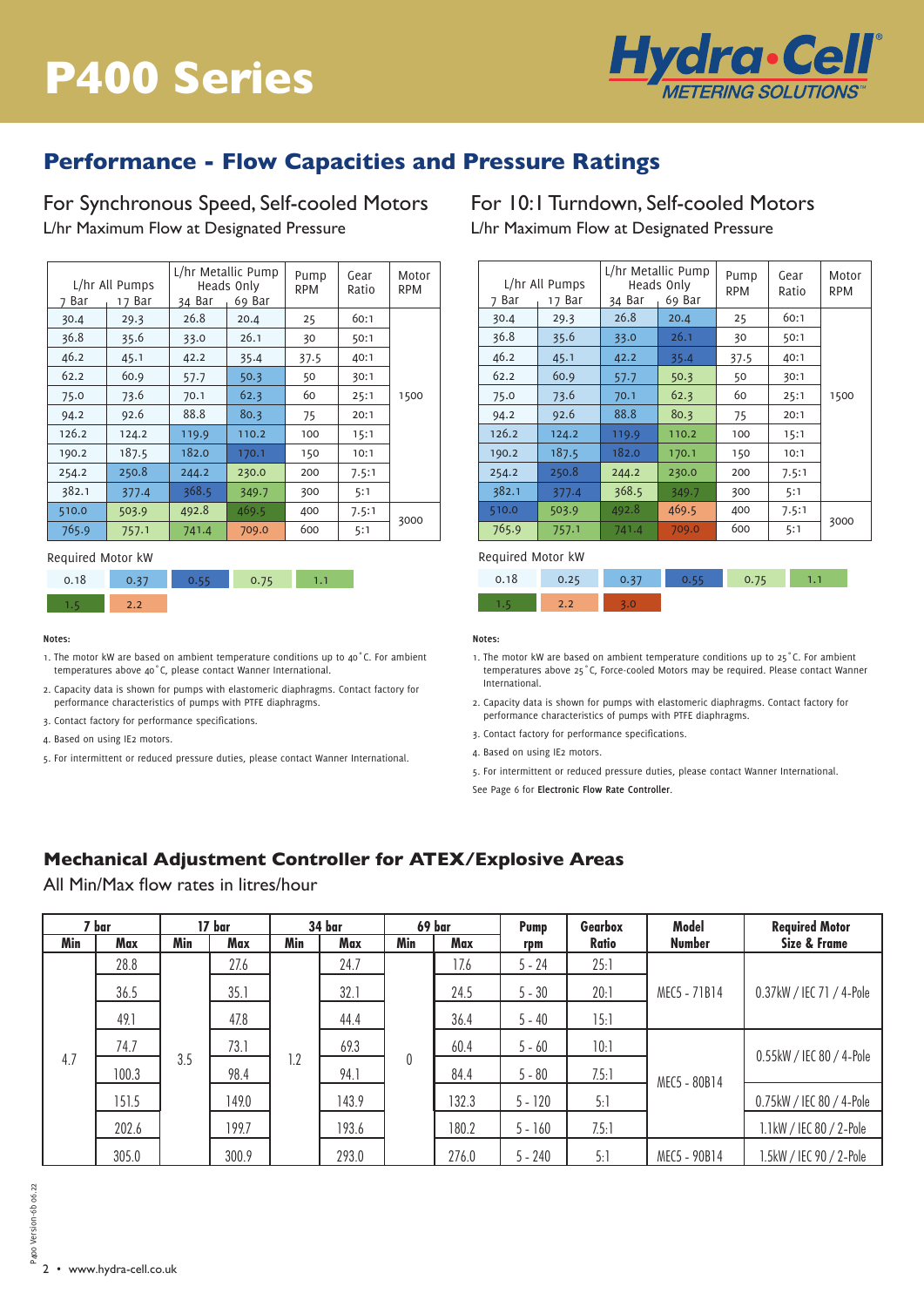# **P400 Series**



## **Specifications**

| Diaphragms per Liquid End                   | 3                                             |  |  |
|---------------------------------------------|-----------------------------------------------|--|--|
| <b>Flow Control</b>                         | Electronic variable speed drive               |  |  |
| <b>Maximum Discharge Pressure</b>           |                                               |  |  |
| Metallic Heads:                             | $69$ har                                      |  |  |
| Non-metallic Heads:                         | 17 bar - Polypropylene                        |  |  |
|                                             | 24 bar - PVDF                                 |  |  |
| <b>Maximum Inlet Pressure</b>               | 17 bar                                        |  |  |
| <b>Maximum Liquid Operating Temperature</b> |                                               |  |  |
| Metallic Heads:                             | 121°C - Consult factory for correct component |  |  |
|                                             | selection for temperatures greater 71 °C.     |  |  |
| Non-metallic Heads:                         | PVDF to 80°C                                  |  |  |
|                                             | Polypropylene to 60°C                         |  |  |
| <b>Maximum Solids Size500 microns</b>       |                                               |  |  |
| <b>Inlet Port</b>                           | 1 inch BSPT                                   |  |  |
| <b>Discharge Port</b>                       | 3/4 inch BSPT                                 |  |  |
| <b>Shaft Rotation</b>                       | Reverse (bi-directional)                      |  |  |
| <b>Oil Capacity</b>                         | 1.05 litres                                   |  |  |
| <b>Weight (less motor)</b>                  |                                               |  |  |
| Metallic Heads:                             | 29.7 kg                                       |  |  |
| Non-metallic Heads:                         | 23.8 kg                                       |  |  |
| <b>Dimensions (less motor)</b>              |                                               |  |  |
| Metallic Heads:                             | 252.4 mm W x 409.4 mm D x 261.3 mm H          |  |  |
| Non-metallic Heads:                         | 252.4 mm W x 439.2 mm D x 261.3 mm H          |  |  |
| <b>Controllers</b>                          |                                               |  |  |
| Mechanical Adjustment:                      | 245 mm D x 200 mm H (13.8 kg)                 |  |  |

# **Representative Drawings (mm)**

Metallic Pump Heads





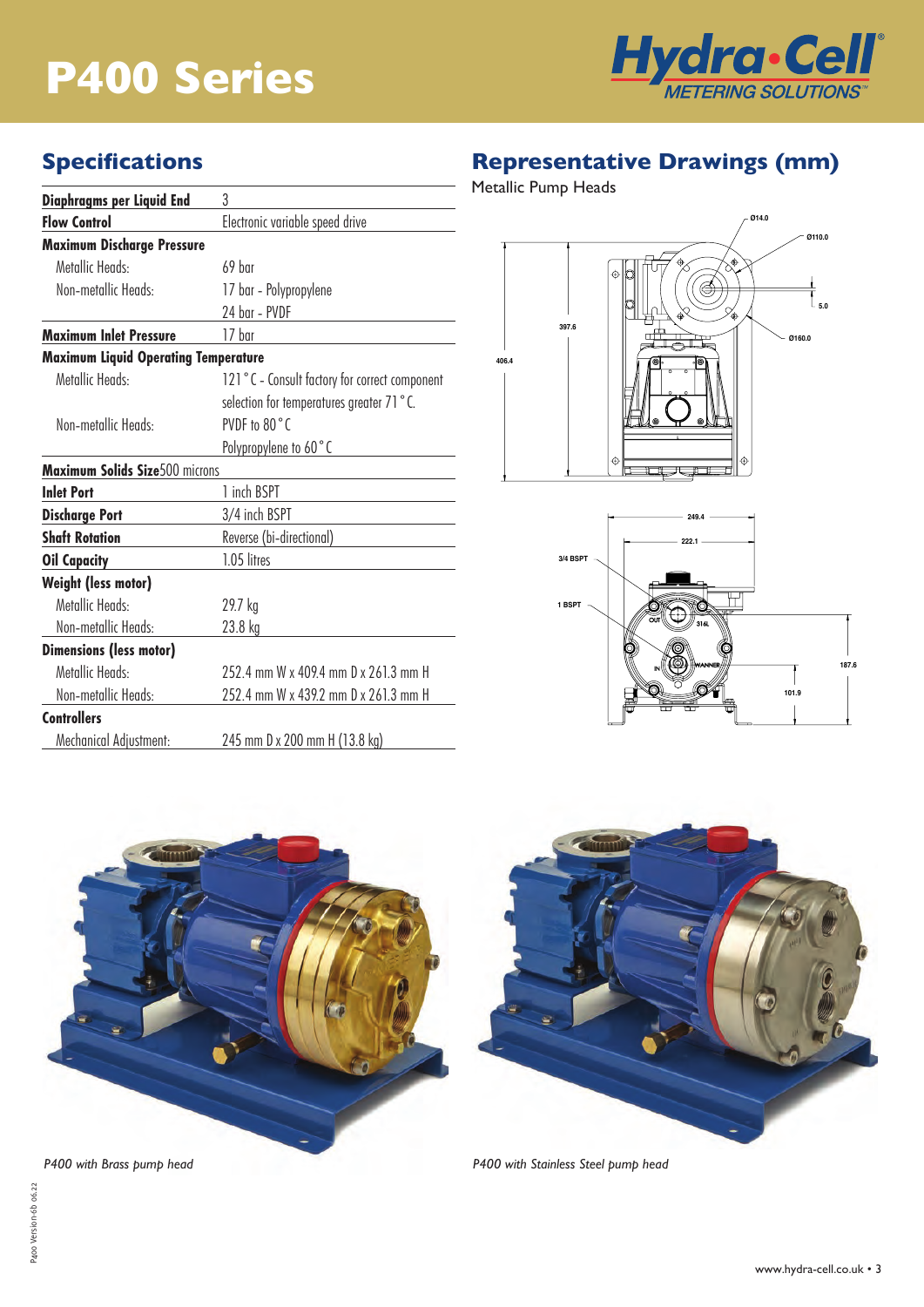

## **Pump Ordering Information**

A complete pump order number contains 13 digits based on the specified pump materials listed below. Contact your Hydra-Cell sales representative for accompanying motor drive options.



### **Pump Model Size (Digits 1-4)**

| P400                          | For all P400 Pumps (Kel-Cell)                                                                                |                              |       |                                                                                   |
|-------------------------------|--------------------------------------------------------------------------------------------------------------|------------------------------|-------|-----------------------------------------------------------------------------------|
| <b>Pump Version (Digit 5)</b> |                                                                                                              |                              |       | Check Valve Material (Digits 8-9) (Valve Spring / Valve Seat / Valve)             |
| N                             | NPT Ports or ANSI Flanges (NEMA motors only)                                                                 | SS                           |       | Elgiloy / 316L SST / Nitronic 50                                                  |
| M                             | BSPT Ports or ANSI Flanges (IEC motors only)                                                                 | TT                           |       | Hastelloy C / Hastelloy C / Hastelloy C                                           |
| A                             | ATEX BSPT Ports (IEC motors only)                                                                            | SC                           |       | Elgiloy / Ceramic / Ceramic                                                       |
|                               | ATEX reducer must be ordered in conjuction with one of the ATEX Certification Kit Options below.             | TC                           |       | Hastelloy C / Ceramic / Ceramic                                                   |
| Category 2, Zone 1            |                                                                                                              | SD                           |       | Elgiloy / Tungsten Carbide / Tungsten Carbide                                     |
| <b>Part Number</b>            | <b>Description</b>                                                                                           | TD                           |       | Hastelloy C / Tungsten Carbide / Tungsten Carbide                                 |
| ATEX-Z1-G10/P400              | Kit-ATEX Category 2, Zone 1 IIB T4 G10/P400                                                                  |                              |       | Gearbox Ratio (Digits 10-12) IEC Motors                                           |
| Category 3, Zone 2            |                                                                                                              | 060                          | 60:1  | (63 B5 Motor Frame)                                                               |
| <b>Part Number</b>            | <b>Description</b>                                                                                           | 050                          | 50:1  | (63 B5 Motor Frame)                                                               |
| ATEX-Z2-G10/P400<br>Notes:    | Kit-ATEX Category 3, Zone 2 IIC T4 G10/P400                                                                  | 040                          | 40:1  | (63 B5 Motor Frame)                                                               |
|                               | 1. All options include Certificate, Oil Level Monitor, Earth Stud & Secondary ATEX Label.                    | A30                          | 30:1  | (71 B5 Motor Frame)                                                               |
|                               | 2. Extra oil is required to fill the oil bowl during installation of ATEX pumps. This oil is not.            | A25                          | 25:1  | (71 B5 Motor Frame)                                                               |
|                               | included and must be ordered separately.                                                                     | A20                          | 20:1  | (71 B5 Motor Frame)                                                               |
|                               | Pump Head / Retainer Material (Digit 6)                                                                      | A15                          | 15:1  | (71 B5 Motor Frame)                                                               |
| В                             | Brass / Hastelloy C                                                                                          | A10                          | 10:1  | (71 B5 Motor Frame)                                                               |
| C                             | Cast Iron / Hastelloy C                                                                                      | <b>B10</b>                   | 10:1  | (80 B5 Motor Frame)                                                               |
|                               |                                                                                                              | C10                          | 10:1  | (90 B5 Motor Frame)                                                               |
| M                             | PVDF / PVDF                                                                                                  | A07                          | 7.5:1 | (71 B5 Motor Frame)                                                               |
| P                             | Polypropylene / Polypropylene (Hastelloy C followers & screws)                                               | <b>B07</b>                   | 7.5:1 | (80 B5 Motor Frame)                                                               |
| R                             | 316L Stainless Steel with ANSI RF Flanges, Class 150lb x 600lb                                               | CO7                          | 7.5:1 | (90 B5 Motor Frame)                                                               |
| S                             | 316L Stainless Steel (NPT or BSPT) / Hastelloy C                                                             | <b>B05</b>                   | 5:1   | (80 B5 Motor Frame)                                                               |
|                               | 316L Stainless Steel with Tri-clamp (1-1/2" Inlet & 1" Discharge)<br>Flanges polished to 0.8 Ra •            | C <sub>05</sub>              | 5:1   | (90 B5 Motor Frame)                                                               |
|                               | 316L Stainless Steel with Tri-clamp (1-1/2" Inlet & 1" Discharge)                                            | Notes:                       |       |                                                                                   |
|                               | Flanges polished to 0.4 Ra ◆                                                                                 |                              |       | Largest motor rating: 2kW 4-pole motor.                                           |
|                               | Tri-clamp options include polishing of Pump Head, Valve Plate, Valves,                                       |                              |       | These are Wanner standard options. Other flange sizes are available upon request. |
|                               | Valve Seats, Springs & Retainers to 0.8 Ra or 0.4 Ra per above, Sanitary                                     | <b>Base Plate (Digit 13)</b> |       |                                                                                   |
|                               | Drain along with TSE, Passivation, Surface Finish & Weld Procedure                                           | C                            |       | Carbon Steel (Epoxy painted)                                                      |
|                               | Certificates                                                                                                 | S                            |       | 316L Stainless Steel                                                              |
|                               | High-viscosity Manifold, 316L Stainless Steel                                                                | <b>Notes:</b>                |       |                                                                                   |
| T                             | Hastelloy CW12MW / Hastelloy C                                                                               |                              |       | I. Please consult factory for rpm below 6.                                        |
|                               | • Selecting this option will result in a Wanner International generated<br>Pump Code, stamped onto the pump. | standards.                   |       | 2. Constant torque drives are required to meet API 675 performance                |
|                               | Diaphragm & O-ring Material / Oil (Digit 7)                                                                  |                              |       | 3. Ensure that the motor chosen is capable of delivering the torque and power     |
| A                             | Aflas / PTFE o-ring (Synthetic oil)                                                                          |                              |       | required over the full range of adjustment. (Consult factory for values.)         |
| E                             | EPDM (EPDM-compatible oil)                                                                                   |                              |       | 4. IEC motor size has been calculated assuming IE2 performance as defined         |
| G                             | FKM (Standard oil)                                                                                           | by IEC 60034-30.             |       |                                                                                   |
| S                             | FKM (Food-contact oil)                                                                                       |                              |       |                                                                                   |
| χ                             | FKM (Synthetic oil)                                                                                          |                              |       |                                                                                   |
| J                             | PTFE (Food-contact oil)                                                                                      |                              |       |                                                                                   |
| W                             | PTFE (Synthetic oil)                                                                                         |                              |       |                                                                                   |
|                               | Note: PTFE diaphragms require a minimum suction pressure of 1 bar.                                           |                              |       |                                                                                   |
| P                             | Neoprene (Standard oil)                                                                                      |                              |       |                                                                                   |
| R                             | Neoprene (Food-contact oil)                                                                                  |                              |       |                                                                                   |
| z                             | Neoprene (Synthetic oil)                                                                                     |                              |       |                                                                                   |
| T                             | Buna-N (Standard oil)                                                                                        |                              |       |                                                                                   |
|                               |                                                                                                              |                              |       |                                                                                   |
| F                             | Buna-N (Food-contact oil)                                                                                    |                              |       |                                                                                   |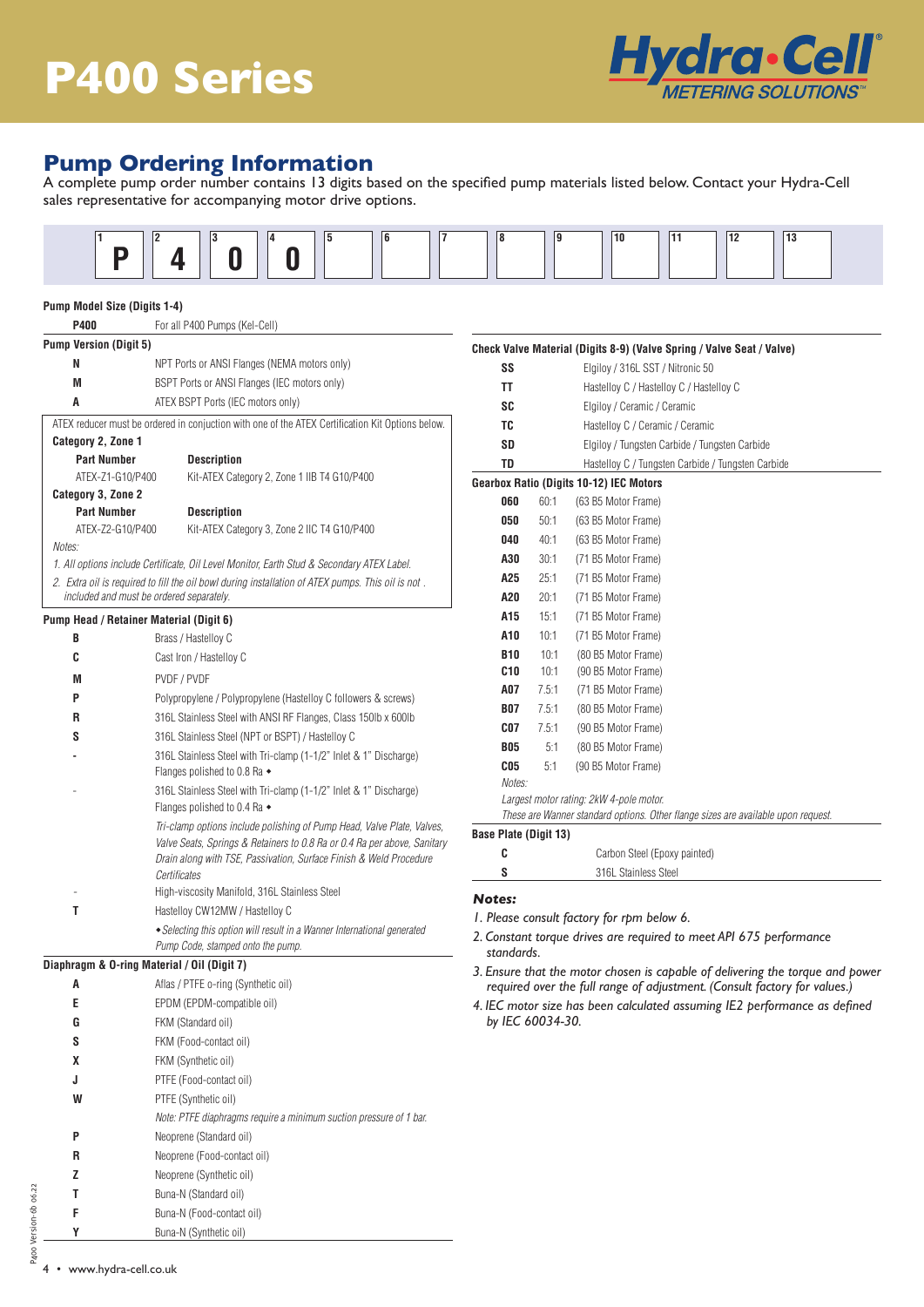# **P400 Series**



# **Calibration Cylinders**

| <b>Port</b>          | <b>Cylinder</b> | <b>Cylinder</b> | <b>Maximum</b>     | <b>Part Number</b> |               | Dimensions - mm |
|----------------------|-----------------|-----------------|--------------------|--------------------|---------------|-----------------|
| <b>Size</b>          | Size (mL)       | Capacity (L/h)  | <b>Shaft (rpm)</b> | <b>BSPT Ports</b>  | <b>Height</b> | <b>Diameter</b> |
| <b>PVC Cylinders</b> |                 |                 |                    |                    |               |                 |
| 1/2"                 | 200             | 24              | 75                 | $111 - 001 - B$    | 482.6         | 38.1            |
| 3/4''                | 1000            | 120             | 300                | $111 - 003 - B$    | 558.8         | 63.5            |
| 1''                  | 2000            | 240             | 600                | 111-004-B          | 508.0         | 94.0            |
| $2^{\prime\prime}$   | 10000           | 1200            | $- -$              | 111-006-B          | 635.0         | 176.5.0         |
| Glass Cylinders      |                 |                 |                    |                    |               |                 |
| 1/4''                | 30              | 3.6             | 36                 | $111 - 010 - B$    | 355.6         | 35.6            |
| 1/2"                 | 200             | 24              | 75                 | $111 - 011 - B$    | 533.4         | 63.5            |
| 3/4''                | 1000            | 120             | 300                | $111 - 013 - B$    | 685.8         | 88.9            |
| 1''                  | 2000            | 240             | 600                | 111-014-B          | 685.8         | 127.0           |



## **Back Pressure Valves**

|                  | <b>Maximum</b>   |                  | <b>Pressure</b>    |                |                    |
|------------------|------------------|------------------|--------------------|----------------|--------------------|
|                  | Flow $(L/h)$     | Wetted*          | <b>Adjustment</b>  | <b>Maximum</b> | <b>Part Number</b> |
| <b>Port Size</b> | <b>Pulsating</b> | <b>Materials</b> | <b>Range (bar)</b> | Temp $(°C)$    | (BSPT Ports)       |
|                  | 135              | Polypropylene    | $0.7 - 10.3$       | 90             | $111 - 341 - B$    |
| $3/4''$ (DN 20)  | 1135             | <b>PVDF</b>      | $0.7 - 10.3$       | 90             | $111 - 343 - B$    |
|                  | 135              | 316 SST          | $0.7 - 10.3$       | 149            | 111-346-B          |
|                  | 135              | Hastelloy C      | $0.7 - 10.3$       | 49             | $111 - 350 - B$    |

*\* Diaphragm material is PTFE on all models. Other materials available on request.*

## **Pressure Relief Valves**

|                    | <b>Maximum</b>   |                     | <b>Pressure</b>    |                |                    |  |
|--------------------|------------------|---------------------|--------------------|----------------|--------------------|--|
|                    | Flow $(L/h)$     | Wetted <sup>*</sup> | <b>Adjustment</b>  | <b>Maximum</b> | <b>Part Number</b> |  |
| <b>Port Size</b>   | <b>Pulsating</b> | <b>Materials</b>    | <b>Range (bar)</b> | Temp $(°C)$    | (BSPT Ports)       |  |
|                    | 1135             | Polypropylene       | $0.7 - 10.3$       | 90             | $111 - 541 - B$    |  |
| 3/4" StdFlo        | 1135             | <b>PVDF</b>         | $0.7 - 10.3$       | 90             | 111-543-B          |  |
| (DN 20)            | 1135             | 316 SST             | $0.7 - 10.3$       | 149            | 111-546-B          |  |
|                    | 1135             | Hastelloy C         | $0.7 - 10.3$       | 149            | $111 - 550 - B$    |  |
|                    | 2271             | Polypropylene       | $0.7 - 10.3$       | 90             | 111-641-B          |  |
| 3/4" HiFlo         | 2271             | <b>PVDF</b>         | $0.7 - 10.3$       | 90             | 111-643-B          |  |
| (DN 20)            | 2271             | 316 SST             | $0.7 - 10.3$       | 149            | 111-646-B          |  |
|                    | 2271             | Hastelloy C         | $0.7 - 10.3$       | 149            | $111 - 650 - B$    |  |
| 3/4" High Pressure | 4542             | 316 SST             | 24 - 172           | 149            | 111-746-B          |  |
| (DN 20)            | 4542             | Hastelloy C         | 24 - 172           | 149            | 111-750-B          |  |

*\* Diaphragm material is PTFE on all models. Other materials available on request.*

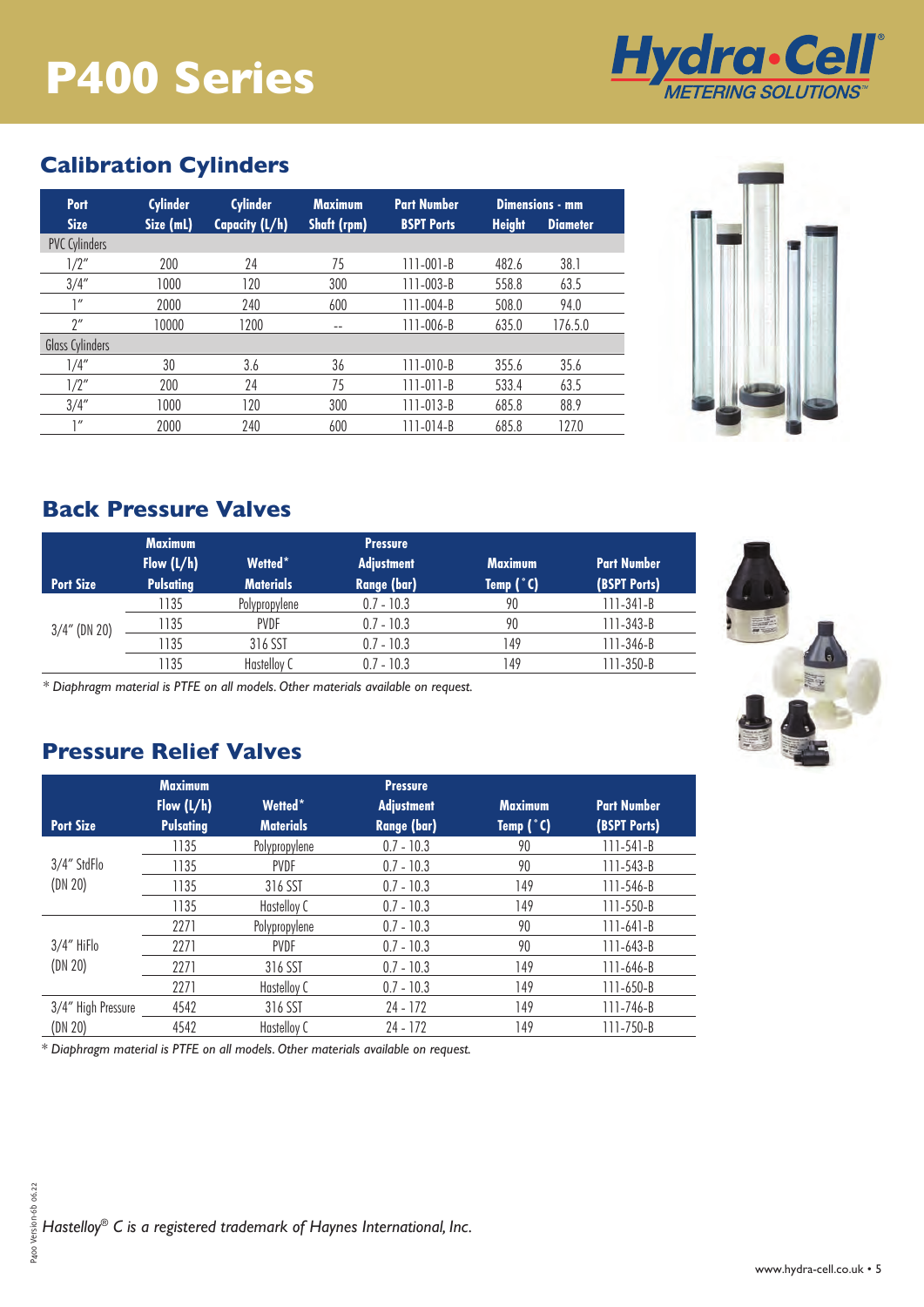# **P300 Series P400 Series**



## **Metering and Dosing Control Options**

### **Electronic Flow Rate Adjustment for Local Control**

- Force-cooled Drives supplied as standard
- ATEX Dust Zone 21 (Ex tb III CT125c Db)
- IP66 Standard
- Various flow rate adjustments options including:
	- 1. On-board potentiometer(s)
	- 2. On-board key-pad controller with flow rate display
	- 3. Removable, hand-held key-pad controller for authorised personnel only
	- 4. Use the 10:1 Turndown table on Page 2 to select the correct motor kW for ambient temperatures up to 25˚C

### **Maximum Flow at Designated Pressure** (see table on Page 2)





*On-board keypad control Hand-held keypad control*

## **Mechanical Flow Rate Adjustment for Local Control**

- ATEX Zone 1
- Linear fine adjustment scale on hand-wheel
- High reliability due to frictionless design
- Option to fit a mechanical lock to prevent unauthorised flow rate change

### **Control FreakTM for Sophisticated Local Control**

- Option available to control up to 6 x Hydra-Cell pumps with one Hydra-Cell "Control Freak"
- Multiple Variable Frequency Dive (VFD) options
- Enables programming for flow rate or totalisation
- Allows up to 10 x separate batch sequences
- Built-in Calibration mode





P400 Version-6b 06.22

P400 Version-6b 06.22